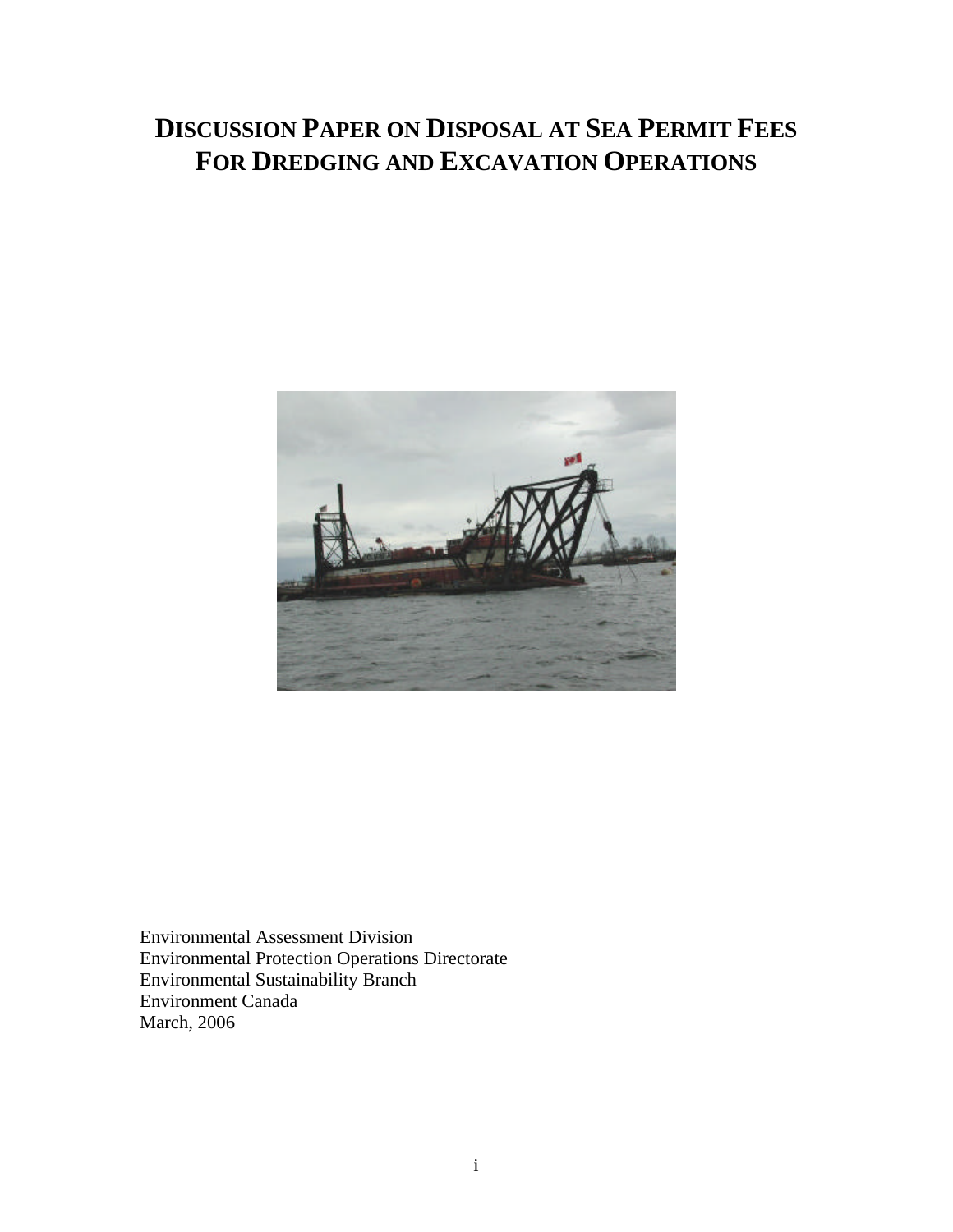## **1.0 INTRODUCTION**

The *Canadian Environmental Protection Act, 1999 (CEPA 1999)* prohibits disposal at sea of dredged or excavated material without a permit. Permits may be granted only for a limited list of wastes, following an assessment of alternatives and an environmental assessment of the proposed disposal project. Permits are not issued where there are preferable and viable alternative uses for the material, such as beneficial use in construction or beach nourishment.

When permits are issued, Environment Canada (EC) charges a \$2500 permit application fee and collects a permit fee for the disposal at sea of dredged and excavated material at a rate of \$470 per 1,000 cubic metres. The permit fee was established by regulations under the *Financial Administration Act* in 1999 as the fair market value for the right and privilege of access to suitable disposal at sea sites. It is not a service fee.

The Disposal at Sea Program has been in place since 1975. Its purpose is to protect and preserve the marine environment by preventing, reducing and, where practical, eliminating pollution caused by disposal at sea of wastes and other matter. The Program administers the permit fee system which funds a national disposal site monitoring program. This is consistent with user pay and precautionary principles. In addition, disposal site monitoring is required under *CEPA 1999*, and is an obligation under the *London Convention, 1972* and the *London Protocol* which will come into effect on March 24, 2006. Monitoring enables the Department to determine whether and to what extent disposal at sea sites are still suitable for use by clients and provides feedback on whether permit decisions are adequately protective of the environment. Monitoring is conducted at representative disposal at sea sites receiving dredged and excavated materials.

The Department produces an annual report that includes monitoring information and details on how EC allocates permit fee revenues. Each year, approximately 38 dredging and excavation permits are issued to  $30 - 40$  permittees to dispose of about 1.5 million cubic metres of dredged material mostly from ports and waterways. This helps to ensure safe navigation and facilitate commerce.

This paper discusses ways of modifying the permit fee to reduce the costs for clients that carry out routine dredging or excavation and to set a maximum level for the fees. The first proposal is the introduction of an annual fee cap for disposal at sea permits for maintenance dredging and excavation operations. The second proposal involves a multi-year permit fee for maintenance dredging and excavation.

#### *1.1 Rationale for Proposed Changes*

The rationale for the proposed changes includes bringing greater cost predictability to permittees within the regulated community. During informal discussions with some permittees, clients indicated that there should be a limit to how much one can be charged for a single permit. Clients also suggested that efficiency could be improved by allowing a permit to be valid for longer than one year.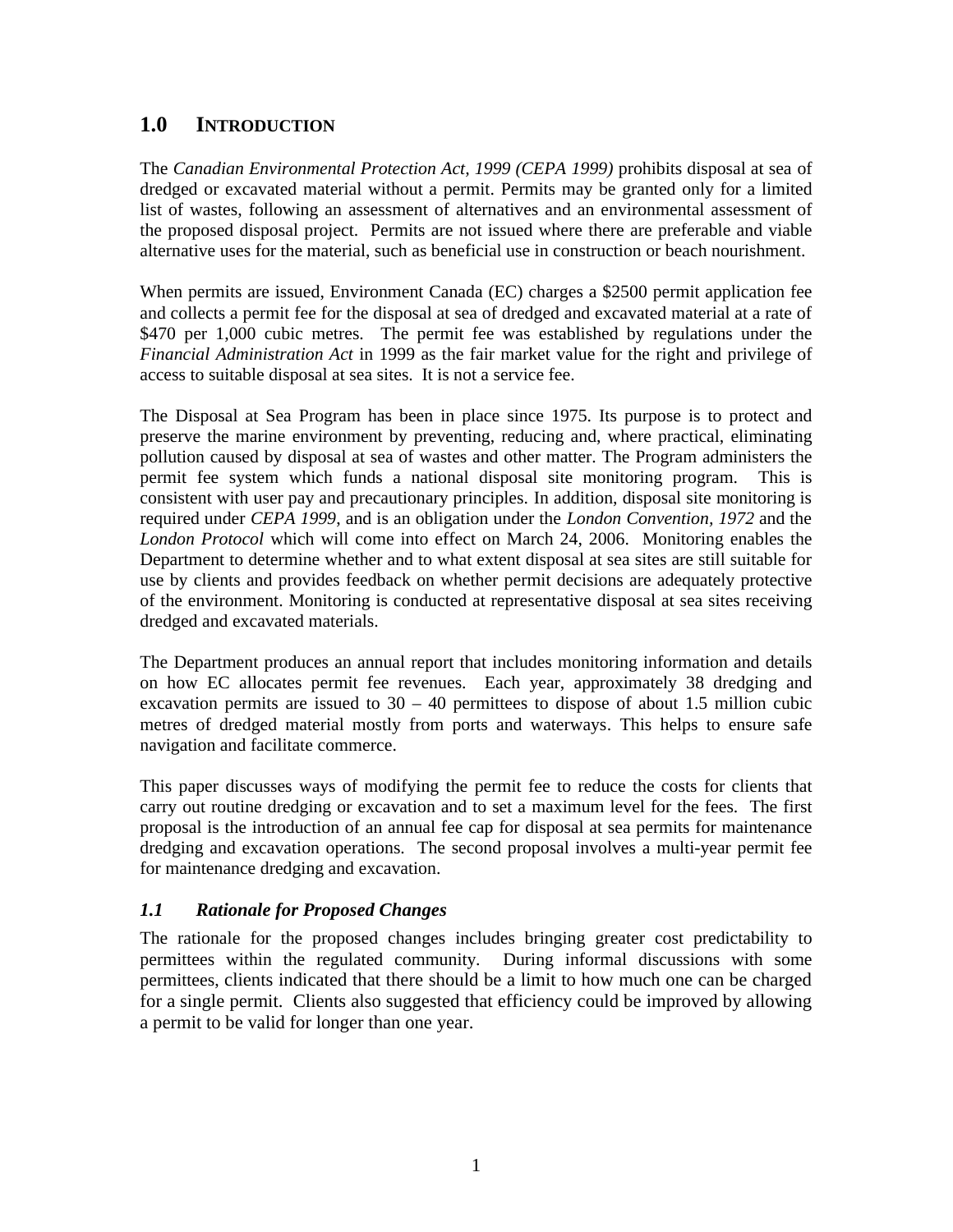## *1.2 Treasury Board Policy*

In 1997-98, the Government of Canada articulated its policy principles on government activities that resulted in specific benefits received by identifiable clients. The implementation of cost recovery for ocean disposal permits was guided by the principles set out in both the 1997 and the revised 2003 Treasury Board Policy on cost recovery. The following guiding principles are relevant to both the Treasury Board Policy and the *User's Fee Act,* which was passed in 2004.

- **Equity:** User fees directly target those clients benefiting from access to suitable, monitored disposal sites, rather than having program costs funded by general tax revenues.
- **Right and Privilege:** By using a permit and accessing certain sites, dredging and excavation clients create the need for dump site monitoring. The cost of monitoring is borne by those creating that environmental/public risk.
- **Accountability:** The Department provides its paying clients with detailed monitoring plans, yearly consultative and planning meetings, and annual reports.
- **Partnership:** Permittees may assist with monitoring or working with the Department to find ways to re-use, not dispose of their waste materials.
- **Cumulative Impact:** Incremental and cumulative impacts of fees on direct and indirect clients are considered
- **Mediation:** Mechanisms for dispute resolution/appeals are established.

The objectives of the Treasury Board cost recovery policy include promoting the efficient allocation of resources, promoting an equitable approach to financing government programs and earning a fair return for the Canadian public for access to, or exploitation of, publicly-owned or controlled resources. The options presented in this discussion paper are consistent with the above-noted policy.

#### *1.3 Background*

When the fees were introduced in 1999, the Department committed to a review of the fees three years after their implementation. The 2003 review indicated that the fees covered EC's direct and indirect program costs of approximately \$1.2 million per year. The majority of this amount was paid by large volume permittees who were of the view that the portion of the fees that they paid was not commensurate with the benefits received. Permittees also maintained that fee stability and predictability are crucial to business planning and forecasting, and recommended that permits be valid for more than one year. As a result of this review, the Department committed to exploring a fee cap. In addition, EC committed to working with permittees to develop options that would account for the effects of the variability in the dredging business cycle. Further details on this review are available on the Disposal at Sea website at www.ec.gc.ca/seadisposal.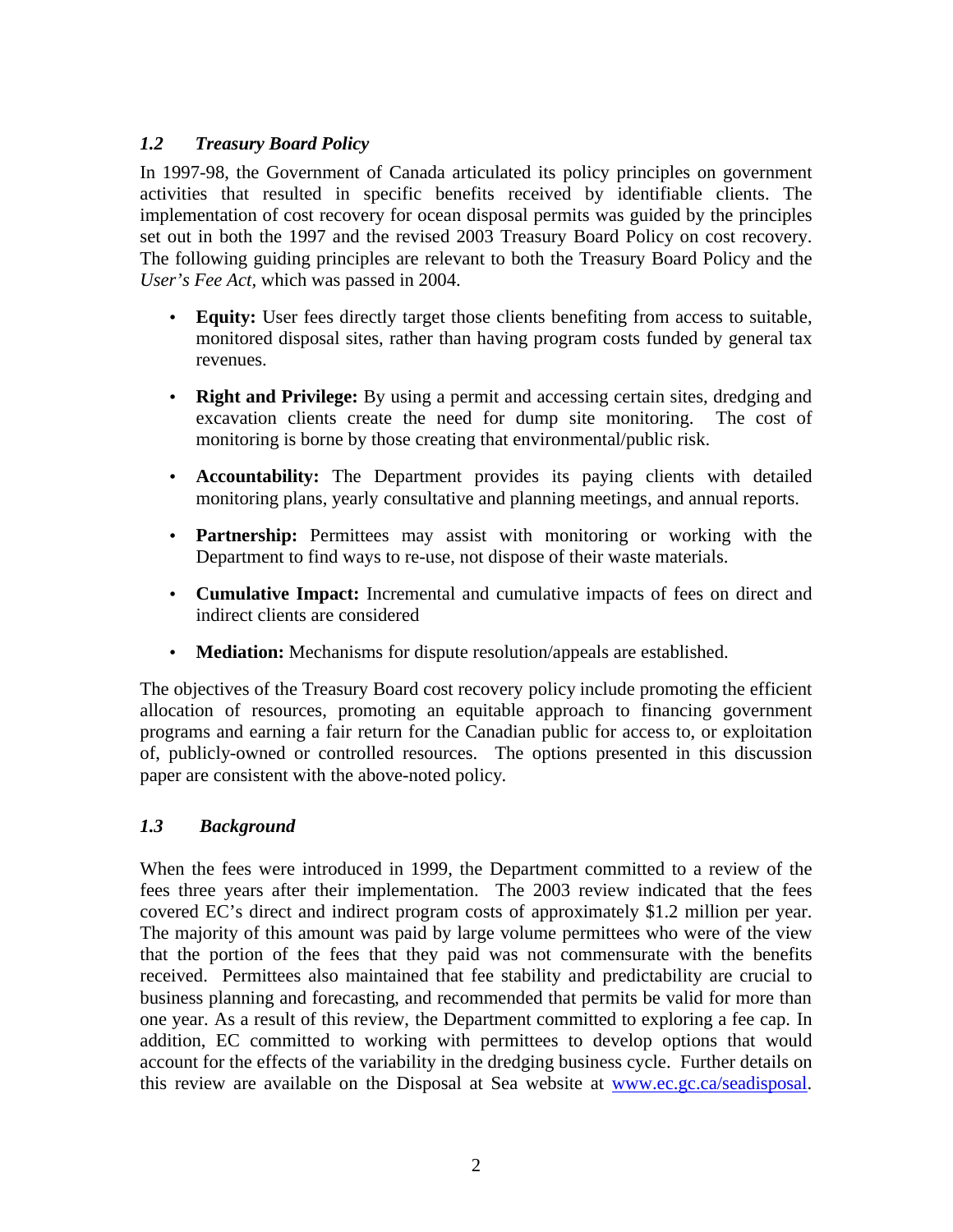This discussion paper provides proposals on both a fee cap and a multi-year permit system.

# *1.3.1 Public Good/Client Benefit*

During the development of the permit fee regulations in 1999, the Department released a Regulatory Impact Analysis Statement. It articulated the public good and client benefit elements of the regulations as follows: the costs to be recovered are approximately 45% of the total costs of the disposal at sea program and represent a specific benefit to an identifiable client. An additional 15% of the total cost is to be recovered for review and assessment of the permit application. The remaining 40% of the total costs are for related program activities such as enforcement, research, policy and international negotiations. These are considered public benefit and are, therefore, not subject to cost recovery.

# **2.0 DESCRIPTION OF PROPOSED CHANGES TO THE FEE STRUCTURE**

## *2.1 Maintenance Dredging Permits*

The proposed changes to the fee structure would apply to those permittees that have held disposal at sea permits on a yearly basis over a number of years. In general, these permittees perform maintenance dredging that may be required annually or on a regular cycle. Maintenance dredging is defined as dredging to maintain or deepen existing navigation channels. The amounts to be dredged can be difficult to predict and may fluctuate due to natural and market factors. As a result, disposal fees may also fluctuate.

## *2.2 Fee Cap for Maintenance Dredging*

A permit fee cap is being considered to set a maximum annual cost for a disposal at sea permit for maintenance dredging and excavation operations. The objective is to make costs more predictable for permittees. Analysis has shown that a fee cap of \$300,000 per permit per year may be appropriate and that this could translate into savings for eligible permittees. A fee cap would require amendments to the *Ocean Dumping Permit Fee Regulations* (Site Monitoring) under the *Financial Administration Act* and be subject to the formal regulatory process.

#### *Question*

1. Do you support a fee cap for maintenance dredging and excavation? If so, what fee cap would you propose?

## *2.3 Multi-Year Permit*

The one-year maximum term for a permit is set by *CEPA 1999*. EC has proposed that a maximum term of four years be set. The proposed validity of a multi-year permit system reflects the duration for which analytical data from load sites normally remains valid and permittees could be required to submit this data with the permit application.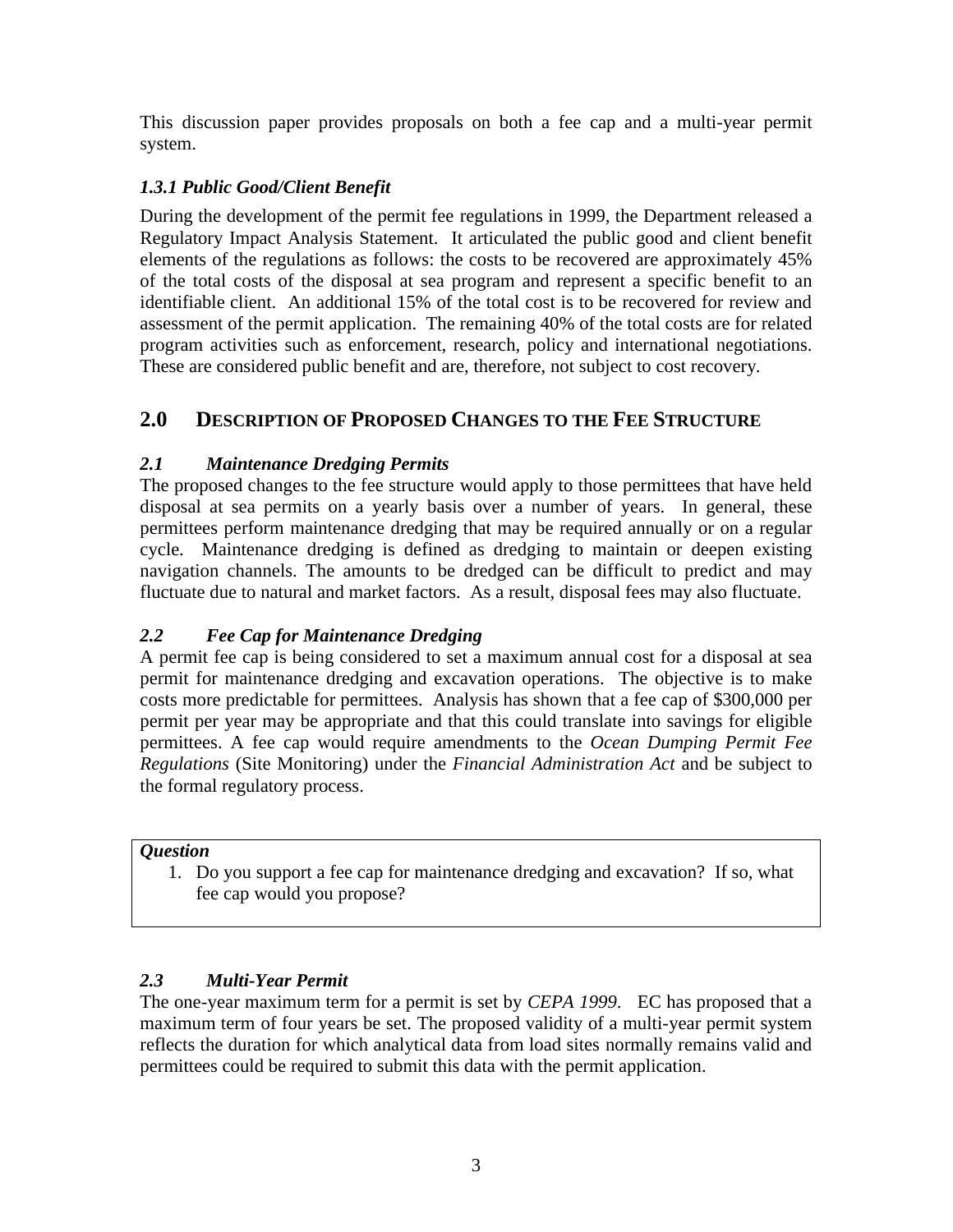A multi-year permit would include provisions for a regular payment schedule that could provide predictability, greater flexibility in the volume used in a given year and reduce or eliminate the need for refunds. A multi-year permit could include per annum fee cap. A multi-year permit fee for maintenance dredging and excavation would require amendments to *CEPA 1999.*

#### *Questions*

- 1. Do you support a multi-year permit system?
- 2. What payment schedule would you favour?

## **3.0 EXPECTED IMPACTS OF CHANGES TO THE PERMIT FEE STRUCTURE**

#### *3.1 Clients*

The proposed changes are expected to generate cost savings for those engaged in routine maintenance dredging or excavation, as well as provide predictability. Most smallvolume permittees may not be affected by the proposed fee cap as their annual permit fees may be below the cap. The multi-year permit proposal, however, could benefit all permittees as clients would have the option of paying the application fee once every four years instead of every year.

#### *3.2 Environment Canada*

EC recognizes that program revenues may be reduced as a result of the proposed maintenance dredging and excavation fee cap and a multi-year permit system. The Department, however, remains committed to maintaining a level of monitoring that protects the environment, to meeting its domestic and international obligations, and to ensuring that permittees have access to suitable disposal sites.

## **4.0 HOW DO THESE CHANGES COMPARE TO OCEAN DISPOSAL PROGRAMS IN OTHER JURISDICTIONS?**

The proposed fee cap and potential multi-year permit are comparable to the fee systems used in many other jurisdictions.

Brazil has a fee cap for large disposal volumes. In addition, England and Australia determine permit fees using tonnage bands such that fixed fees are charged for specified ranges of volumes. This system effectively caps the amount that a single permit can cost.

Under some circumstances, multi-year permits are issued in England, Australia, South Africa, and Denmark. In England, multi-year permits are issued for a maximum of five years and considered for long-term capital projects and maintenance dredging where permit volumes at the same site have not varied by more than 25% in the previous three years. Multi-year fees are paid in annual installments and discounted after the first year.